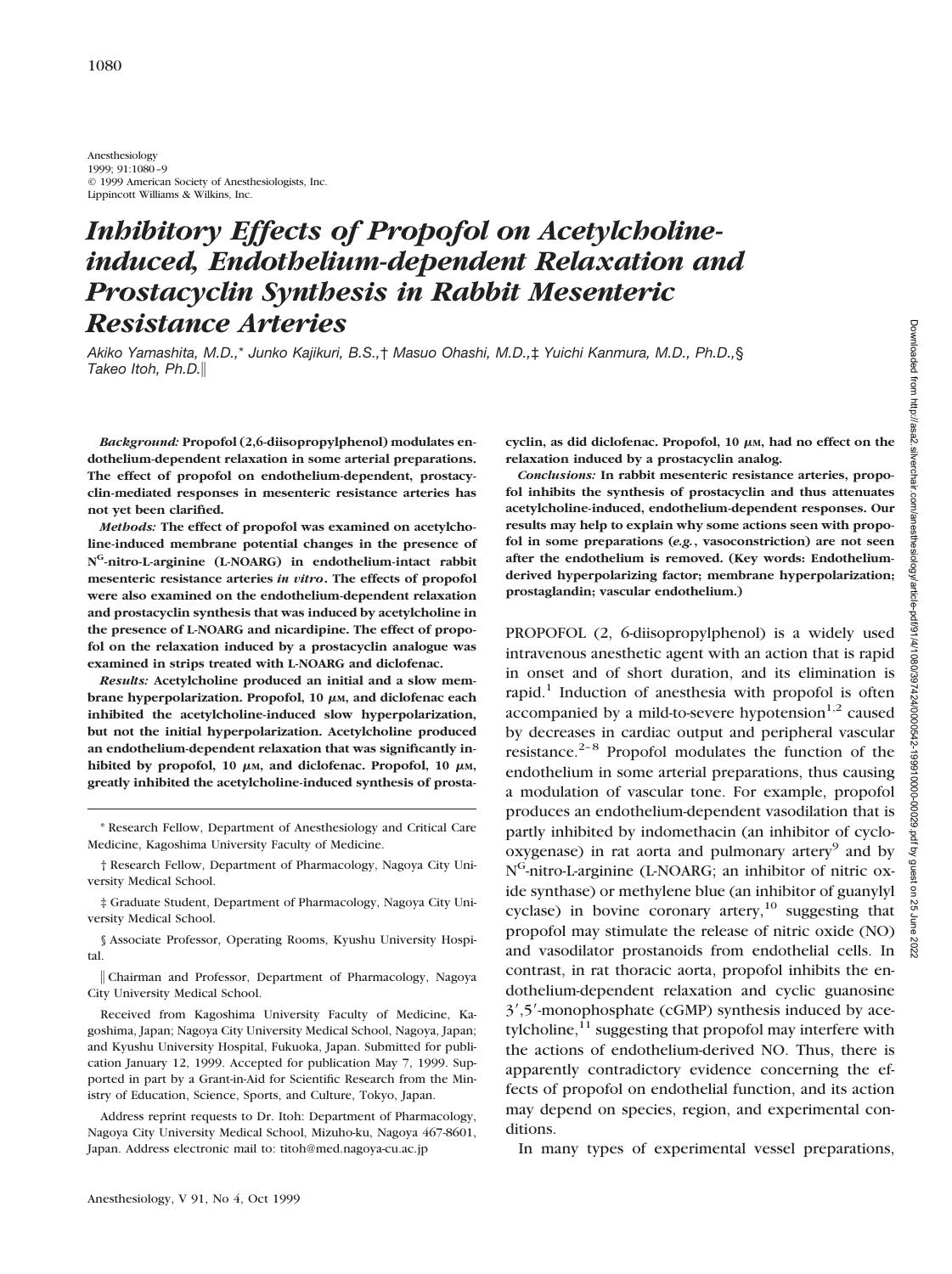exogenously administered acetylcholine causes the release of a variety of endothelium-derived substances, including endothelium-derived relaxing factor (EDRF; which has been identified as nitric oxide or a nitric oxide–containing agent), $12-16$  endothelium-derived hyperpolarizing factor (EDHF; which may be a metabolite of arachidonic acid derived from cytochrome P450 monooxygenase<sup>17,18</sup> or an endogenous cannabinoid<sup>19</sup> or potassium ion<sup>20</sup>), and prostacyclin.<sup>14,15,21,22</sup> Each of these substances has been shown to produce hyperpolarization,<sup>12–15</sup> and a corresponding relaxation,<sup>12–23</sup> in the adjacent vascular smooth muscle. It has also been found that barbiturates inhibit cytochrome P450 monooxygenase and possibly the synthesis of EDHF. $^{24}$  However, the effect of propofol on the actions of EDHF and prostanoids has not been clarified in small splanchnic resistance arteries, which are important in the control of total peripheral vascular resistance and in the maintenance of splanchnic blood flow, *e.g.,* in patients undergoing surgery.25,26

The present study was performed to clarify the actions of propofol on the effects produced by endotheliumderived prostacyclin in rabbit mesenteric resistance arteries. We first observed the effect of propofol on acetylcholine-induced membrane potential changes in endothelium-intact strips in the presence of L-NOARG. We then examined the effect of propofol (1) on the acetylcholine-induced relaxation seen during the contraction evoked by norepinephrine, and (2) on the acetylcholine-stimulated synthesis of prostacyclin (by measuring 6-keto-prostaglandin  $F_{1\alpha}$ , a stable metabolite of prostacyclin) in the presence of L-NOARG and nicardipine (an L-type  $Ca^{2+}$  channel inhibitor). All the effects of propofol were compared with those of diclofenac (a cyclooxygenase inhibitor). Lastly, we examined the effect of propofol on the relaxation induced by beraprost, a stable analog of prostacyclin, $27$  in strips treated with L-NOARG and diclofenac.

#### **Materials and Methods**

Twelve male Japan White albino rabbits (supplied by Kitayama Labes Co., Nagano, Japan), weighing 1.9–2.5 kg, were anesthetized by intravenous injection of pentobarbitone sodium (40 mg/kg) and then killed by exsanguination. The protocols used conformed with guidelines on the conduct of animal experiments issued by Nagoya City University Medical School and by the Japanese government (law no. 105, notification no. 6) and were approved by the Committee on the Ethics of Animal Experiments of Nagoya City University Medical School. The third and fourth branches of the mesenteric artery distributing to the region of the ileum (diameter, approximately  $70-100 \mu m$ ) were excised immediately, then cleaned by removal of connective tissue in Krebs solution under a binocular microscope at room temperature. After each artery had been cut open along its long axis using a small scissors, circularly cut strips were carefully prepared so as not to damage the endothelium, as described previously.<sup>28</sup> Seven to 13 strips were obtained from each rabbit, and these were used for measurements of membrane potential (21 strips obtained from 12 rabbits), isometric force (21 strips from 11 rabbits), and 6-keto-prostaglandin  $F_{1\alpha}$  (24 strips from 4 rabbits).

In 17 strips, the endothelium was carefully removed by gentle rubbing of the internal surface of the vessel using small pieces of razor blade, and satisfactory ablation of the endothelium was pharmacologically verified by the absence of a relaxing effect when  $\frac{3}{2}$   $\mu$ M acetylcholine was applied during a contraction induced by norepinephrine (using 9 of the 17 strips), as described previously. $29-31$ 

#### *Recording of Membrane Potential Changes*

An artery strip was placed in a chamber of 0.5 ml volume. Both ends of the strip were pinned down to the bottom of the chamber, and it was superfused with Krebs solution at a flow rate of about 3 ml/min. Glass microelectrodes were made from borosilicate glass tubing  $(OD = 1.2 \text{ mm with a glass filament inside; Hilgen-}$ berg, Malsfeld, Germany), then filled with 1 M KCl. The resistance of the electrodes was  $80-100$  M $\Omega$ . The electrode was inserted into smooth muscle cells from the luminal side. Membrane potentials recorded using a microelectrode amplifier (MEZ-8301; Nihon Kohden, Tokyo, Japan) were displayed on a cathode-ray oscilloscope (V-252; Hitachi Denshi Co., Tokyo, Japan). The data were stored at an acquisition rate of 200 Hz using an AxoScope 1.1.1/Digidata 1200 data-acquisition system (Axon Instruments, Foster, CA) on an IBM/AT-compatible personal computer.

The effects were examined by comparing the responses to administration of 1  $\mu$ M acetylcholine before and in the presence (after 15 min pretreatment) of 10  $\mu$ MM propofol in the same cells ( $n = 8$ ). All tests were carried out in a solution containing  $0.1$  mm L-NOARG,  $5 \mu$ M guanethidine (to prevent norepinephrine-outflow from sympathetic nerves), and  $0.3 \mu$ M nicardipine when en-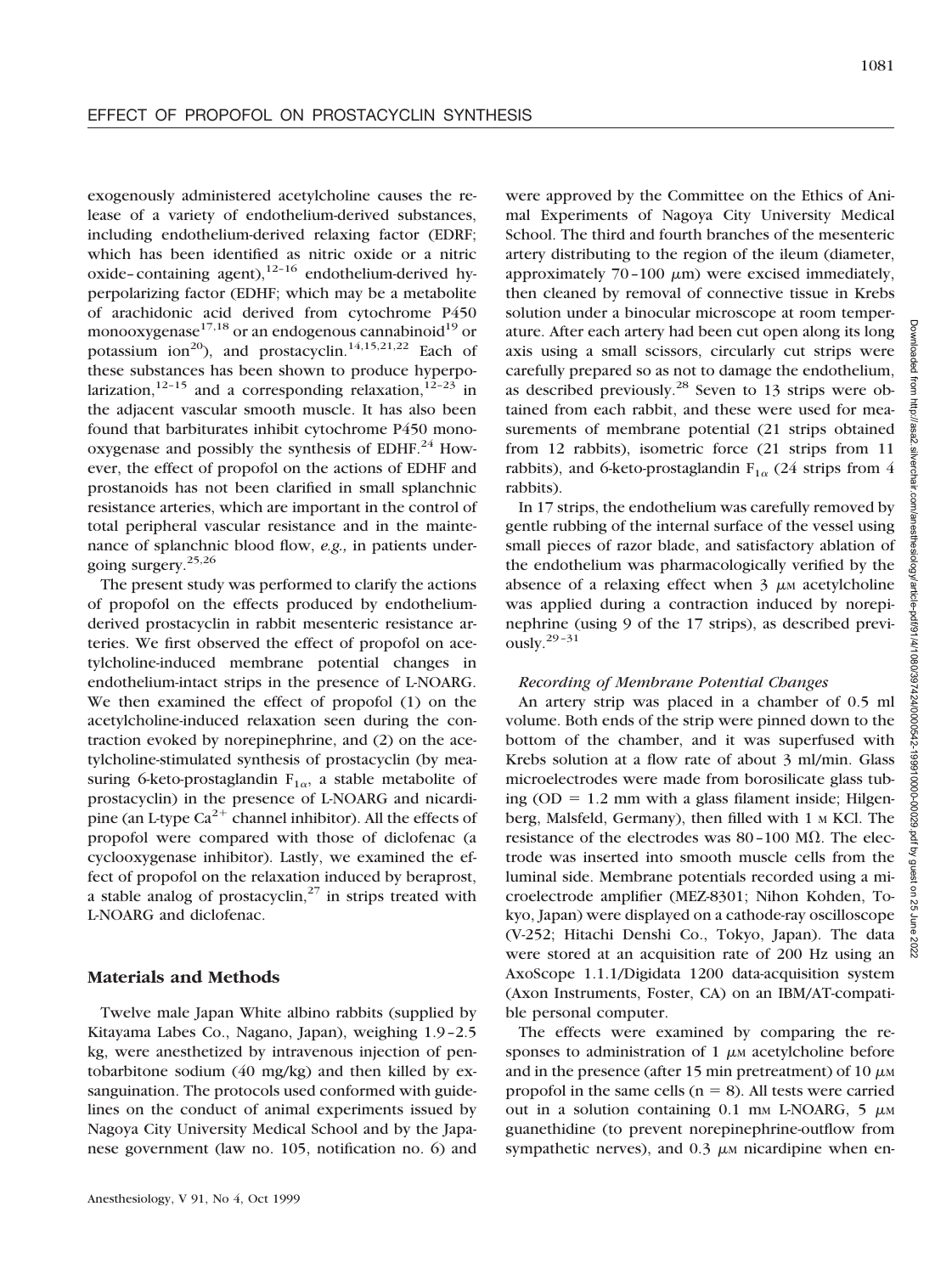#### YAMASHITA *ET AL.*

dothelium-intact preparations were used. The concentrations of these agents were selected so as to produce their maximal effects. In four preparations, the effect of diclofenac was examined by comparing the responses to 1  $\mu$ M acetylcholine before and in the presence (after 15 min pretreatment) of  $3 \mu$ M diclofenac in a solution containing 0.1 mm L-NOARG, 5  $\mu$ m guanethidine, and 0.3  $\mu$ m nicardipine, and the effect of propofol on the acetylcholine-induced response was then examined in the presence of 3  $\mu$ M diclofenac in the same cells (n = 4 cells from four rabbits).

When endothelium-denuded preparations were used, the solution contained 5  $\mu$ M guanethidine with 0.3  $\mu$ M nicardipine. After 2 h incubation with the solution, acetylcholine (1  $\mu$ M) was applied for 2 min two times with a 20-min interval (nine cells from nine rabbits). In five of these nine cells, beraprost, 10 nm, was then applied for 3 min while recordings were made from the same cells.

#### *Recording of Mechanical Activity*

Circularly cut strips  $(0.2-0.3 \text{ mm long}, 0.07-0.10 \text{ mm})$ wide, 0.02–0.03 mm thick) were prepared for force recording. A fine silk thread tied to each end of the strip was fixed to a small piece (about 1 mm  $\times$  1 mm) of Scotch double-sided adhesive tape (3M, St. Paul, MN). One piece of tape was fixed to the chamber and the other to the strain gauge (UL-2; Minebea, Tokyo, Japan), allowing us to record isometric tension as described previously.29,30 The chamber had a volume of 0.9 ml, and the solutions were gently introduced using a syringe from one end of the chamber and simultaneously aspirated by a pump from the other end. The resting force  $(1.2 \pm 0.3 \text{ mg})$  was adjusted to obtain a maximum contraction in Krebs solution containing 128 mm  $K^+$ .

In smooth muscle of the rabbit mesenteric resistance artery, we had previously found that propofol inhibits the norepinephrine-induced contraction as a result of an inhibition of  $Ca^{2+}$  release and of  $Ca^{2+}$ -influx through L-type  $Ca^{2+}$  channels.<sup>31</sup> The former mechanism is apparent at concentrations of propofol more than 30  $\mu$ M, whereas the latter comes into operation at more than 10  $\mu$ <sub>M</sub>. To avoid the complexity of the action of propofol on the acetylcholine-induced relaxation,  $0.3 \mu$ M nicardipine (an L-type  $Ca^{2+}$  channel inhibitor) was added to the bath, and the concentration of propofol was limited to 10  $\mu$ M. The concentration of nicardipine chosen for these experiments completely blocks the tonic contraction induced by 128 mm  $K^+$  in this preparation.<sup>31</sup> Furthermore,  $0.1 \text{ mm}$  L-NOARG together with 5  $\mu$ M guanethidine and  $3 \mu$ M propranolol (to prevent  $\beta$ -adrenoceptor

stimulation by exogenously applied norepinephrine) was also added to the bath.

After application of the solution containing 0.1 mm L-NOARG together with  $0.3 \mu$ M nicardipine,  $5 \mu$ M guanethidine plus  $3 \mu$ M propranolol for 45 min, the strips were contracted by 10  $\mu$ M norepinephrine for 8 min at 25-min intervals to obtain reproducible responses. Acetylcholine  $(1 \mu)$  was then applied once for 2 min in strips precontracted with  $10 \mu$ M norepinephrine, which was applied using the time schedule described previously. This protocol was repeated so as to obtain a reproducible acetylcholine  $(1 \mu)$ -induced relaxation (control response). Propofol,  $10 \mu$ M, was then applied to the same strips for 15 min before and was present during the application of 10  $\mu$ M norepinephrine  $(n = 6)$ . A similar protocol was also performed using 3  $\mu$ <sub>M</sub> diclofenac instead of, or together with, propofol. In this case, the effect of diclofenac,  $3 \mu$ M, on the acetylcholine  $(1 \mu)$ -induced response was first observed, and the effect of propofol, 10  $\mu$ M, was then observed in the presence of 3  $\mu$ M diclofenac in the same strips (n = 7). The amplitude of the norepinephrine-induced tonic contraction recorded before the application of acetylcholine in the absence of propofol or diclofenac was normalized as 100%.

The concentration–response relationship for the effect of propofol, 0.1–10  $\mu$ M, on the acetylcholine (1  $\mu$ M)induced relaxation in strips precontracted with  $10 \mu$ MM norepinephrine was obtained in a solution containing 0.1 mm L-NOARG, 5  $\mu$ m guanethidine, 3  $\mu$ m propranolol, and  $0.3 \mu$ <sub>M</sub> nicardipine. A given concentration of propofol was pretreated for 15 min and was present during the application of 10  $\mu$ M norepinephrine (n = 4). The various concentrations of propofol were cumulatively applied from low to high.

The effect of 10  $\mu$ M propofol on the relaxation induced by beraprost was examined during the contraction induced by 10  $\mu$ M norepinephrine in a solution containing 0.1 mm L-NOARG, 5  $\mu$ m guanethidine, 0.3  $\mu$ m nicardipine, 3  $\mu$ M propranolol, and 3  $\mu$ M diclofenac (n = 4). After a 2-h incubation in this solution,  $10 \mu$ M norepinephrine was applied for 12 min at 30-min intervals to obtain reproducible responses. Various concentrations of beraprost, 1-100 nm, were then cumulatively applied from low to high during the norepinephrine-induced tonic contraction. After application of 10  $\mu$ M propofol for 15 min (as a pretreatment), this protocol was repeated in the presence of 10  $\mu$ M propofol (n = 4).

**Downloaded**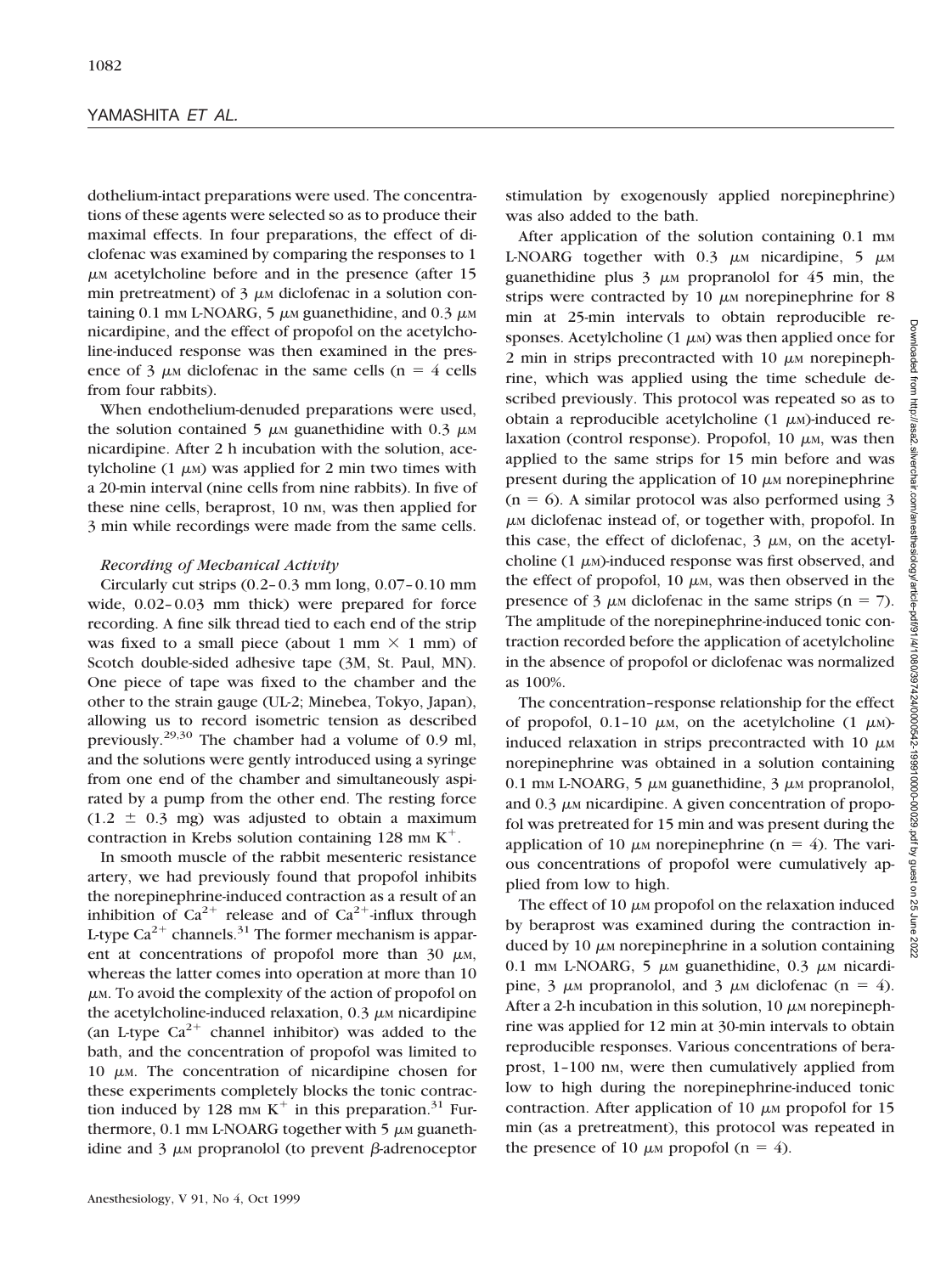#### *Assay for 6-Keto-Prostaglandin F1*<sup>a</sup>

Six preparations (four strips with endothelium and two strips without endothelium) were obtained from each of four rabbits. After equilibration for 2 h in Krebs solution, strips with or without endothelium were transferred to tubes containing 0.4 ml Krebs solution and equilibrated for 1 h at 36°C. The Krebs solution contained guanethidine (5  $\mu$ M), L-NOARG (0.1 mM), and nicardipine (0.3  $\mu$ M). Acetylcholine (final concentration,  $1 \mu$ M) was then added to the tube for  $3$  min. For the assay, a  $50-\mu l$  sample of solution was taken from the tube, and the concentration of 6-keto-prostaglandin  $F_{1\alpha}$ -like immunoreactivity was measured using an enzyme immunoassay kit purchased from Amersham Pharmacia Biotech (Tokyo, Japan). This kit combines the use of peroxidase labeled for 6-keto-prostaglandin  $F_{1\alpha}$  conjugate, a specific antiserum that can be immobilized onto precoated microtitre plates, and a one-pot stabilized substrate solution. The assay protocol for this kit followed a manual supplied by Amersham Pharmacia Biotech. To normalize the concentrations, the area of each strip was measured, and the content of 6-keto-prostaglandin  $F_{1\alpha}$ -like immunoreactivity was expressed per centimeter $\epsilon^2$  for measurements made after a 3-min period with or without acetylcholine. When used, propofol, 10  $\mu$ M, or diclofenac, 3  $\mu$ M, was pretreated for 15 min and was present throughout the application of 1  $\mu$ M acetylcholine.

## *Solutions*

The Krebs solution contained  $137.4 \text{ mm Na}^+$ , 5.9 mm  $K^+$ , 1.2 mm  $Mg^{2+}$ , 2.6 mm  $Ca^{2+}$ , 15.5 mm  $HCO_{3-}$ , 1.2 mm  $H_2PO_{4^-}$ , 134 mm Cl<sup>-</sup>, and 11.5 mm glucose. The concentration of  $K^+$  was modified by the isotonic replacement of NaCl with KCl. The solutions were bubbled with 95% oxygen and 5% carbon dioxide, and their *p*H was adjusted to 7.3 or 7.4 (using NaOH or HCl) at 34–36°C.

#### *Drugs*

Drugs used were norepinephrine, diclofenac sodium, and nicardipine (Sigma Chemical Co., St. Louis, MO), guanethidine (Tokyo Kasei, Tokyo, Japan), acetylcholine hydrochloride (Daiichi Pharmaceutical Co., Tokyo, Japan), N<sup>G</sup>-nitro-L-arginine (L-NOARG; Peptide Institute Inc., Osaka, Japan), and propranolol (Nacalai, Kyoto, Japan). Pure propofol, 99.9%, was kindly provided by Zeneca Pharmaceuticals (Mereside, Macclesfield, United Kingdom), and it was diluted as required in Krebs solution with the aid of a sonicator (Sine Sonic 100; Kokusai Denki Electric Co., Tokyo, Japan). L-NOARG was directly diluted in Krebs solution (0.1 mm). Nicardipine, 10 mm, was initially dissolved in dimetyl sulfoxide and further **Table 1. Effects of Propofol and Diclofenac on Resting Membrane Potential and Acetylcholine-induced Hyperpolarization in Smooth Muscle Cells of Endotheliumintact Rabbit Mesenteric Resistance Arteries**

|                | RMP (mV)        | Initial<br>Hyperpolarization<br>(mV) | Slow<br>Hyperpolarization<br>(mV) |
|----------------|-----------------|--------------------------------------|-----------------------------------|
| Control-1      | $-59.4 \pm 2.3$ | $-7.0 \pm 1.6$                       | $-5.3 \pm 1.7$                    |
| Propofol       | $-57.2 \pm 1.0$ | $-6.3 \pm 1.2$                       | $-1.0 \pm 1.9^*$                  |
| Control-2      | $-56.3 \pm 3.4$ | $-10.2 \pm 2.4$                      | $-8.7 \pm 3.3$                    |
| Diclofenac     | $-55.0 \pm 1.1$ | $-8.3 \pm 1.5$                       | $-0.4 \pm 0.6^*$                  |
| Diclofenac $+$ |                 |                                      |                                   |
| propofol       | $-55.1 \pm 1.0$ | $-8.9 \pm 1.5$                       | $-0.5 \pm 0.5^*$                  |

Acetylcholine (1  $\mu$ M) was applied for 2 min before (Control-1) and after application of 10  $\mu$ M propofol in the same cells (n = 8). In another set of experiments, acetylcholine (1  $\mu$ M) was applied before (Control-2) and after application of 3  $\mu$ M diclofenac in the same cells (n = 8). Propofol (10  $\mu$ M) was then applied with 3  $\mu$ M diclofenac (n = 4). The peak amplitude of the initial and slow components of the hyperpolarization were measured with respect to the potential before the application of acetylcholine. Values are mean  $\pm$  SD.  $*P < 0.05$  vs. the corresponding control.

diluted in Krebs solution. The other agents were dissolved in ultra-pure Milli-Q water (Milli-Q SP/Milli RX system; Japan Millipore Corp., Tokyo, Japan). Beraprost sodium was kindly provided by Yamanouchi Pharmaceutical Co. (Tokyo, Japan).

#### *Statistical Analysis*

In the present experiments, the results obtained in the absence (control) and presence of propofol were obtained in the same strip unless otherwise noted, with *n* indicating the number of strips, which equals the number of animals. The values recorded are expressed as mean  $\pm$  SD. Statistical analysis was performed using a one-way repeated-measures analysis of variance (Stat View 4.02; Abacus Concepts, Berkeley, CA) followed by the Scheffe´ F test for *post hoc* analysis (Super ANOVA; Abacus Concepts). The significance of the concentration-dependent effects of propofol or beraprost was examined by use of this analysis. The statistical significance of the effects of 10  $\mu$ M propofol or 3  $\mu$ <sub>M</sub> diclofenac were examined by the use of paired (table 1) or unpaired Student *t* tests. *P* values  $\leq 0.05$  were considered significant.

#### **Results**

## *Effects of Propofol on Acetylcholine-induced Membrane Potential Changes*

In endothelium-intact strips, the resting membrane potential in smooth muscle cells of the rabbit mesenteric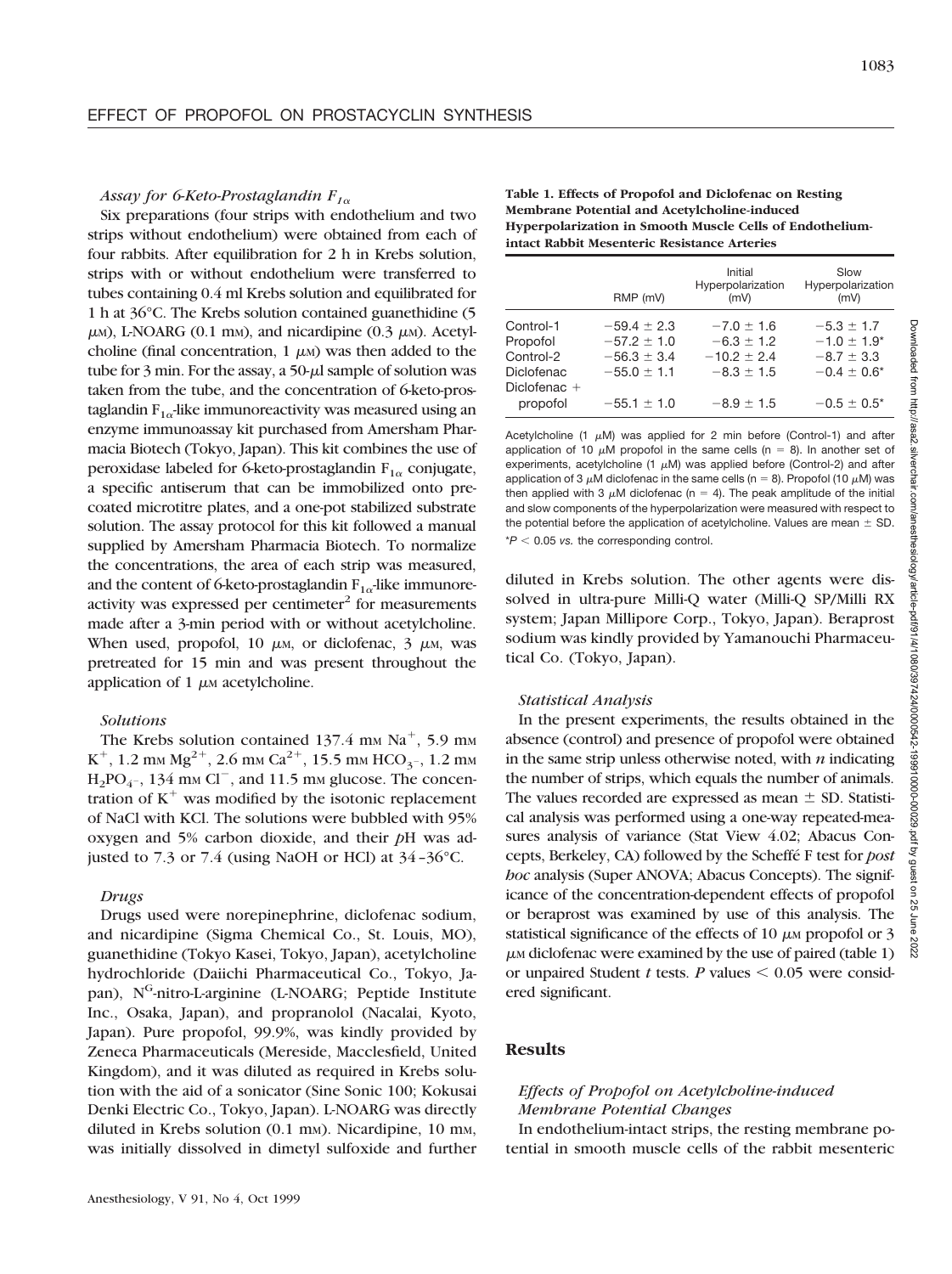



**Fig. 1. Original recordings of the effects of propofol and diclofenac on acetylcholine-induced membrane potential changes in endothelium-intact rabbit mesenteric arteries. Acetylcholine (ACh, 1 μM) was applied for 2 min before (control) and after application of 10** <sup>m</sup>**M propofol (***A***) or 3** <sup>m</sup>**M diclofenac (***B***). The latter two drugs were pretreated for 15 min, as indicated. All tests were carried out** in a solution containing  $0.1$  mm L-NOARG, 5  $\mu$ m guanethidine, and  $0.3$   $\mu$ m nicardipine. The two sets of traces were obtained from **different vessels. Dotted line indicates the resting membrane potential level.**

artery was  $-59.4 \pm 2.3$  mV (n = 8), and no spontaneous membrane activity was observed. Application of acetylcholine,  $1 \mu$ <sub>M</sub>, for 2 min produced a membrane hyperpolarization with two components: an initial hyperpolarization and a subsequent slow hyperpolarization that appeared after the withdrawal of acetylcholine (fig. 1 and table 1).

In endothelium-intact strips, propofol,  $10 \mu$ M, modified neither the resting membrane potential nor the acetylcholine-induced initial hyperpolarization, but this agent greatly attenuated the acetylcholine-induced slow hyperpolarization (fig. 1A and table 1). Similarly, diclofenac,  $3 \mu$ M, had no effect on the resting membrane potential, but it blocked the acetylcholine-induced slow hyperpolarization with no change in the acetylcholine-induced initial hyperpolarization (fig. 1B and table 1). In the presence of diclofenac, the acetylcholine-induced slow hyperpolarization was already attenuated, and addition of propofol,  $10 \mu$ <sub>M</sub>, had no further effect on it and no effect on either the resting membrane potential or the acetylcholine-induced initial membrane hyperpolarization (table 1).

In the smooth muscle cells of endothelium-denuded strips, the resting membrane potential was  $-55.8 \pm 1$ 1.9 mV ( $n = 9$ ), and acetylcholine, 1  $\mu$ M, produced no

Anesthesiology, V 91, No 4, Oct 1999

significant change in membrane potential (hyperpolarization by  $0.1 \pm 0.8$  mV,  $n = 9$ ). Under these conditions, beraprost, 10 nm, induced a slowly developed membrane hyperpolarization (by 12.4  $\pm$  2.9 mV, *P* <  $0.01$ ,  $n = 5$ ).

# *Effect of Propofol on Acetylcholine-induced Relaxation*

Acetylcholine,  $1 \mu$ <sub>M</sub>, produced a relaxation during the contraction induced by  $10 \mu$ M norepinephrine in endothelium-intact strips in a solution containing 0.1 mm L-NOARG with 5  $\mu$ m guanethidine, 3  $\mu$ m propranolol, and  $0.3 \mu$ M nicardipine (figs. 2A and 2B). In contrast, acetylcholine,  $1 \mu$ M, did not significantly modify the norepinephrine-induced tonic contraction in endothelium-denuded strips  $(-5.8 \pm 7.6\%$  relaxation;  $n = 6$ ).

Propofol,  $10 \mu$ <sub>M</sub>, attenuated the acetylcholine-induced, endothelium-dependent relaxation (from 86% to 48%;  $n = 7$ ; figs. 2A, 2C). Diclofenac, 3  $\mu$ M, also attenuated the acetylcholine-induced relaxation (from 76% to 43%;  $n =$ 6; figs. 2B, 2D). In the presence of diclofenac, propofol had no effect on the residual acetylcholine-induced relaxation (figs. 2B, 2D). The inhibitory action of propofol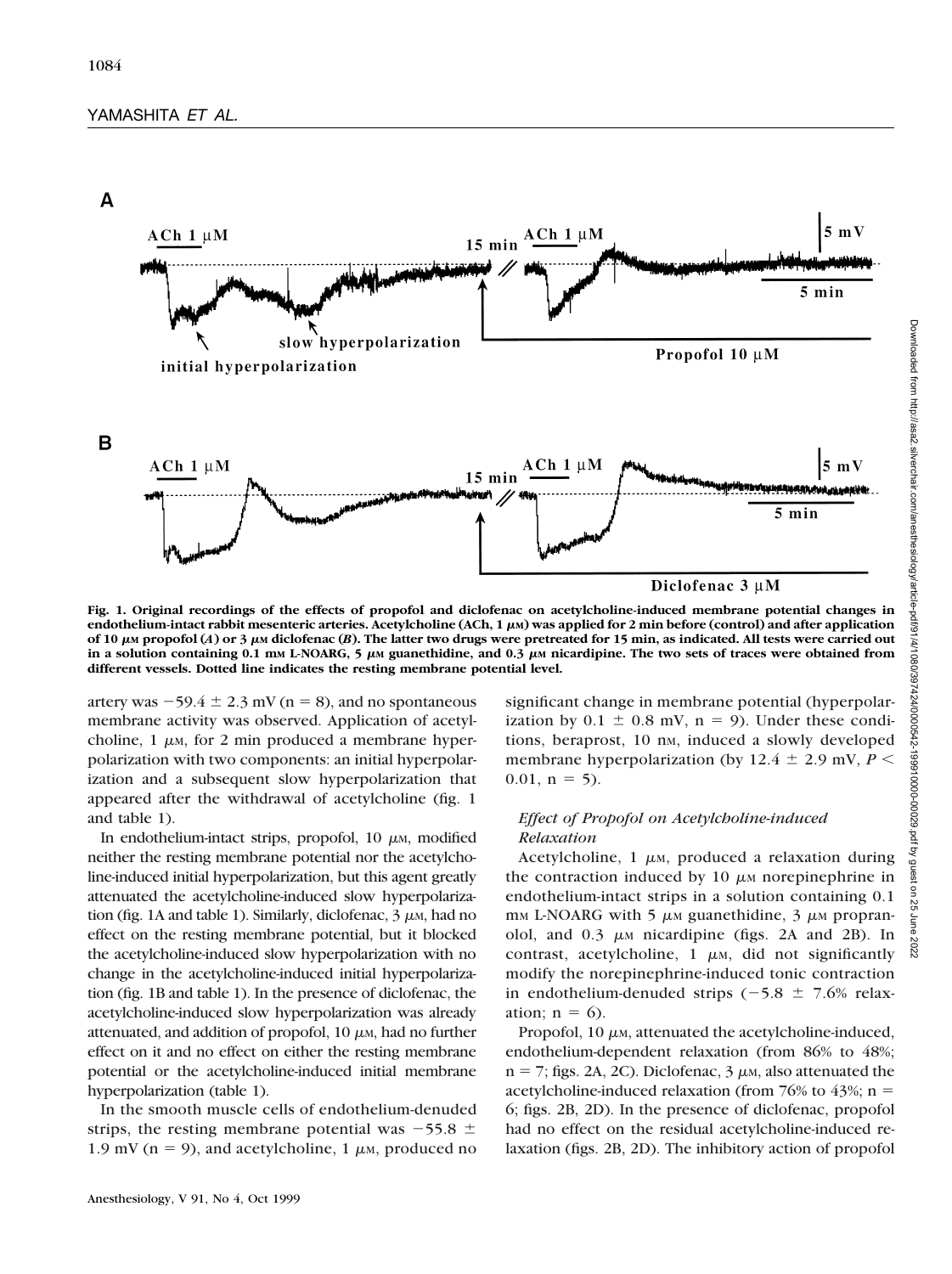Downloaded from http://asa2.silverchair.com/anesthesiology/article-pdf/91/4/1080/397424/0000542-199910000-00029.pdf by guest on 25 June 2022

Downloaded from http://asa2.silverchair.com/anesthesiology/article-pdf91/4/1080/3974240000642-199910000029.pdf by guest on 25 June 2022

 $\mathbf{A}$ 

a. Control

 $ACh$  $A$  $Ch$  $5<sub>mg</sub>$  $10 \mu M NE$  $NE$  $2 \text{ min}$ B b. Diclofenc c. Diclofenac + Propofol a. Control  $ACh$  $ACh$  $ACh$  $10 \mu M NE$  $NE$  $N<sub>E</sub>$  $\mathbf C$  $\mathbf D$ 100 100  $\overline{\mathbf{r}}$ 80 80 % relaxation  $%$  relaxation 60 60 40 40 20 20  $\bf{0}$  $\bf{0}$ Diclofenac Propofol Con Con Propofol

b. Propofol

**Fig. 2. Effects of propofol and diclofenac on acetylcholine-induced relaxation in endothelium-intact strips of rabbit mesenteric artery. (***A***) Acetylcholine (ACh, 1** <sup>m</sup>**M) was applied for 2 min (indicated by the horizontal bars) during the tonic con**traction induced by  $10 \mu$ M norepineph**rine (NE) before (control) and after a 15**  $min$  pretreatment with 10  $\mu$ <sub>M</sub> propofol  $(Ab)$  or  $3 \mu$ **M** diclofenac (Bb). (Bc), after **the recording of the response shown in (Bb), acetylcholine was again applied 15**  $min$  after the addition of 10  $\mu$ <sub>M</sub> propofol to the existing  $3 \mu$ M diclofenac. Norepi**nephrine was applied for 8 min at 25-min intervals. The responses shown in (***A***) and (***B***) were obtained from different strips. (***C* **and** *D***) Summary of the effects** of propofol (10  $\mu$ M, n = 6) or diclofenac  $(3 \mu)$  without and with propofol (10  $\mu$ M; **n** 5 **7) on the acetylcholine-induced maximum relaxation. Mean of data with SD shown by vertical lines. All tests were carried out in a solution containing 0.1** mm L-NOARG, 5  $\mu$ m guanethidine, 0.3  $\mu$ m nicardipine, and 3 μM propranolol. \*Sig**nificant difference from the corresponding control (***P* **< 0.001).**

on the acetylcholine-induced relaxation was concentration-dependent and obtained at concentrations of  $0.3 \mu$ MM or more (fig. 3).

*Effect of Propofol on Beraprost-induced Relaxation* Beraprost, 1-100 nm, produced a relaxation during the contraction induced by 10  $\mu$ M norepinephrine in a con-

1085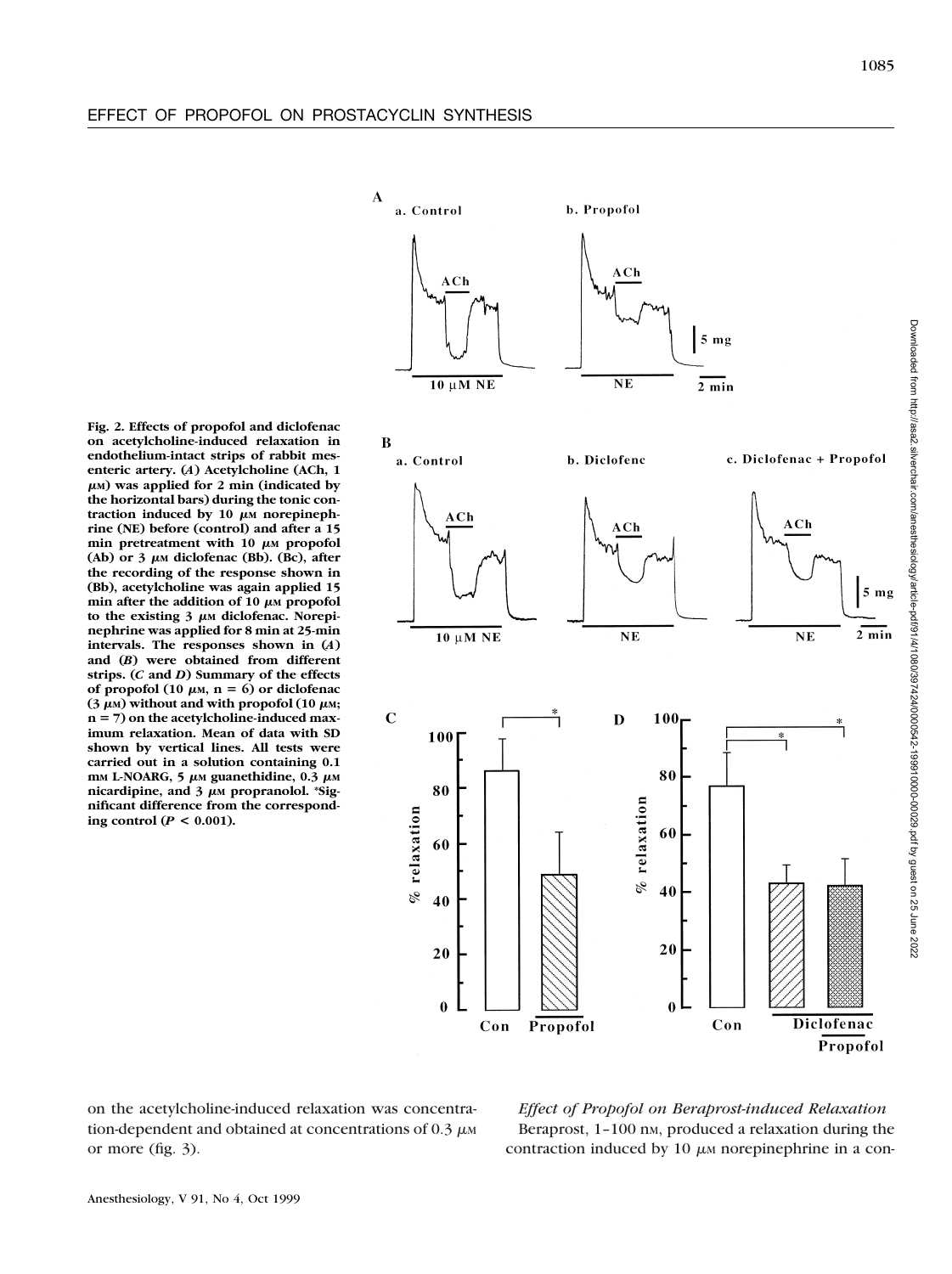

**Fig. 3. Concentration-dependence of effect of propofol on acetylcholine-induced maximum relaxation in endothelium-intact** strips of rabbit mesenteric artery. Acetylcholine  $(1 \mu M)$  was applied for 2 min during a 10  $\mu$ M norepinephrine (NE)-induced **tonic contraction before (control) and after application of various concentrations of propofol (0.1–10 μM). Propofol at each concentration was pretreated for 15 min and was then present throughout the experiment. Each symbol shows the mean of data from four strips, with SD shown by vertical lines. All tests were carried out in a solution containing 0.1 mm L-NOARG,**  $5 \mu M$ guanethidine,  $0.3 \mu \text{m}$  nicardipine, and  $3 \mu \text{m}$  propranolol. \*Sig**nificant difference from control (** $P < 0.05$ **).** 

centration-dependent manner (figs.  $4A$  and  $4B$ ;  $P \leq$ 0.05). Propofol, 10  $\mu$ M, had no effect on the relaxation induced by beraprost at any given concentration (1–100 n<sub>M</sub>; figs. 4A and 4B;  $P > 0.1$ ).

# *Effect of Propofol on Acetylcholine-induced Production of 6-Keto-Prostaglandin F1*<sup>a</sup>

Under resting conditions, the concentration of 6-ketoprostaglandin F<sub>1 $\alpha$ </sub> was 0.695  $\pm$  0.336 pmol/cm<sup>2</sup> and  $0.060 \pm 0.037$  pmol/cm<sup>2</sup> in endothelium-intact and -denuded strips, respectively ( $n = 4$ ), each measurement being made for a 3-min period in the absence of acetylcholine (no propofol, no diclofenac). A 3-min application of acetylcholine,  $1 \mu$ <sub>M</sub>, significantly increased this metabolite only in endothelium-intact strips (fig. 5). Diclofenac,  $3 \mu$ M, blocked and propofol, 10  $\mu$ M, greatly inhibited this acetylcholine-induced synthesis of 6-ketoprostaglandin  $F_{1\alpha}$ .

# **Discussion**

# *Propofol Inhibits the Synthesis of Prostacyclin by the Endothelium*

In the smooth muscle of the guinea pig coronary artery, acetylcholine produces an initial, followed by a sustained, membrane hyperpolarization when the endothelium is intact.<sup>14</sup> These hyperpolarizations are mediated by three factors derived from the endothelium: the initial hyperpolarization is generated by EDHF, and the slow hyperpolarization is generated by NO and prostanoids. $14$  Similarly, in the smooth muscle of the rabbit mesenteric artery, acetylcholine produces an endothelium-dependent membrane hyperpolarization mediated



**Fig. 4. Effect of propofol on beraprost-induced relaxation in endothelium-intact strips treated with both L-NOARG (0.1 mM)** and diclofenac  $(3 \mu)$ .  $(A)$  Beraprost  $(1-100 \text{ nm})$  was cumula**tively applied for 2 min from low to high concentration (indicated by the horizontal bars) during the tonic contraction induced by 10** <sup>m</sup>**M norepinephrine (NE) before (Aa) and after a 15-min pretreatment with 10**  $\mu$ M propofol (Ab) (the two traces **were obtained from the same strip). Norepinephrine was applied for 12 min at 30-min intervals. (***B***) Summary of the effects** of propofol (10 μM) on the beraprost-induced maximum relax**ation. Mean of data from four strips, with SD shown by vertical lines. All tests were carried out in a solution containing 0.1 mM** L-NOARG, 5  $\mu$ M guanethidine, 0.3  $\mu$ M nicardipine, 3  $\mu$ M propran**olol, and 3** μm diclofenac.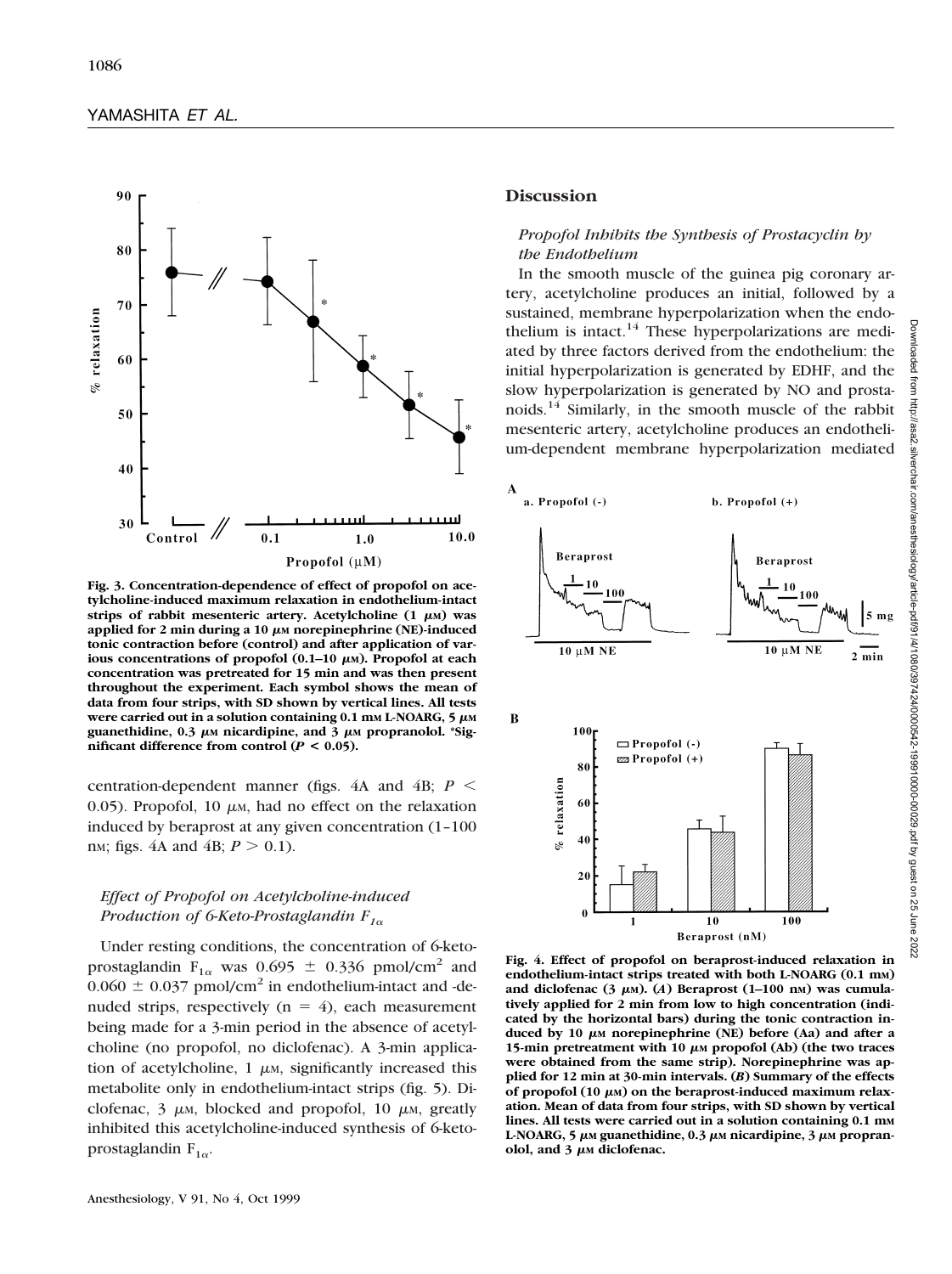

Fig. 5. Effects of propofol  $(10 \mu M)$  and diclofenac  $(3 \mu M)$  on **acetylcholine-induced synthesis of prostacyclin, as estimated** from the amount of 6-keto-prostaglandin F<sub>1a</sub>-like immunoreac**tivity in endothelium-intact (***closed columns***) and endotheliumdenuded (***open columns***) strips of rabbit mesenteric artery. Each column represents the mean of data from four strips, with SD shown by vertical lines. All tests were carried out in a** solution containing  $0.1$  mm L-NOARG,  $5 \mu$ M guanethidine, and 0.3  $\mu$ M nicardipine. \**P* < 0.05 compared with the level induced **by acetylcholine in the absence of agents under endotheliumintact conditions.**  $^{**}P < 0.001$ .

by EDHF, NO, and prostanoids.15 Nishiyama *et al.*<sup>32</sup> recently reported that in the smooth muscle of the guinea pig coronary artery, acetylcholine produced an endothelium-dependent hyperpolarization with two components: an initial component mediated by EDHF and a slow component mediated by prostanoids. Similarly, in the present experiments, acetylcholine produced an endothelium-dependent hyperpolarization with two components. Because the solution used in the present experiments contained L-NOARG (an inhibitor of NO synthase), these hyperpolarizations could be mediated by EDHF or prostanoids, or both.

It is well known that prostacyclin is the major prostanoid derived from the endothelium in various types of vascular beds and that it causes a vasorelaxation.<sup>21,22</sup> In the present experiments, (1) diclofenac, a cyclooxygenase inhibitor, blocked the acetylcholine-induced slow hyperpolarization, but had no effect on the initial one. Furthermore,  $(2)$  beraprost  $(10 \text{ nm})$ , a stable analog of prostacyclin, $27$  hyperpolarized the smooth muscle cell membrane in endothelium-denuded strips, as previously found using iloprost (another stable analog of prostacyclin).<sup>14,15</sup> Moreover, (3) in endothelium-intact (but not

endothelium-denuded) strips, acetylcholine increased the production of 6-keto-prostaglandin  $F_{1\alpha}$ , a stable metabolite of prostacyclin, an effect that was blocked by diclofenac. On the basis of these findings, we conclude that in the rabbit mesenteric artery, acetylcholine induces a muscle relaxation and stimulates the release of endothelium-derived prostacyclin, which then induces a slow membrane hyperpolarization of the smooth muscle cells.

In the present experiments, acetylcholine relaxed the strips immediately after its application, and the relaxation in response to acetylcholine was terminated as soon as the acetylcholine was removed. On the other hand, the slow component of the hyperpolarization (apparently as result of prostanoid release triggered by acetylcholine) appeared approximately 1.5–2 min after the removal of the acetylcholine, by which time the relaxation response had disappeared. These results suggest that the slow prostanoid-induced membrane hyperpolarization is not the mechanism responsible for the prostacyclin-induced relaxation in this artery. However, in the present experiments, the acetylcholine-induced hyperpolarization was observed in the absence of norepinephrine, whereas the acetylcholine-induced relaxation was obtained in the presence of norepinephrine. Thus, there is a possibility that the presence or absence of this vasospasmogenic agent be responsible for the lack of an apparent time relationship between the onset of the slow hyperpolarization and that of the relaxation evoked by acetylcholine. This remains to be clarified.

In the present experiments, (1) propofol inhibited the slow, but not the initial hyperpolarization induced by acetylcholine, and its effect could not be seen in the presence of diclofenac because diclofenac had much the same effect. Furthermore, (2) propofol attenuated the acetylcholine-induced relaxation during the norepinephrine contraction, just as diclofenac did, so this effect was not seen in the presence of diclofenac. Moreover, (3) although propofol greatly inhibited the production of 6-keto-prostaglandin  $F_{1\alpha}$ , it had no effect on the relaxation induced by a prostacyclin analog. On the basis of these findings, we conclude that by inhibiting the acetylcholine-stimulated synthesis of prostacyclin in endothelial cells, propofol attenuates certain acetylcholineinduced, endothelium-dependent responses (*i.e.*, those that are mediated by prostacyclin).

## *Effect of Propofol on EDHF-mediated Responses*

In the presence of L-NOARG, acetylcholine produced an endothelium-dependent relaxation during the norepi-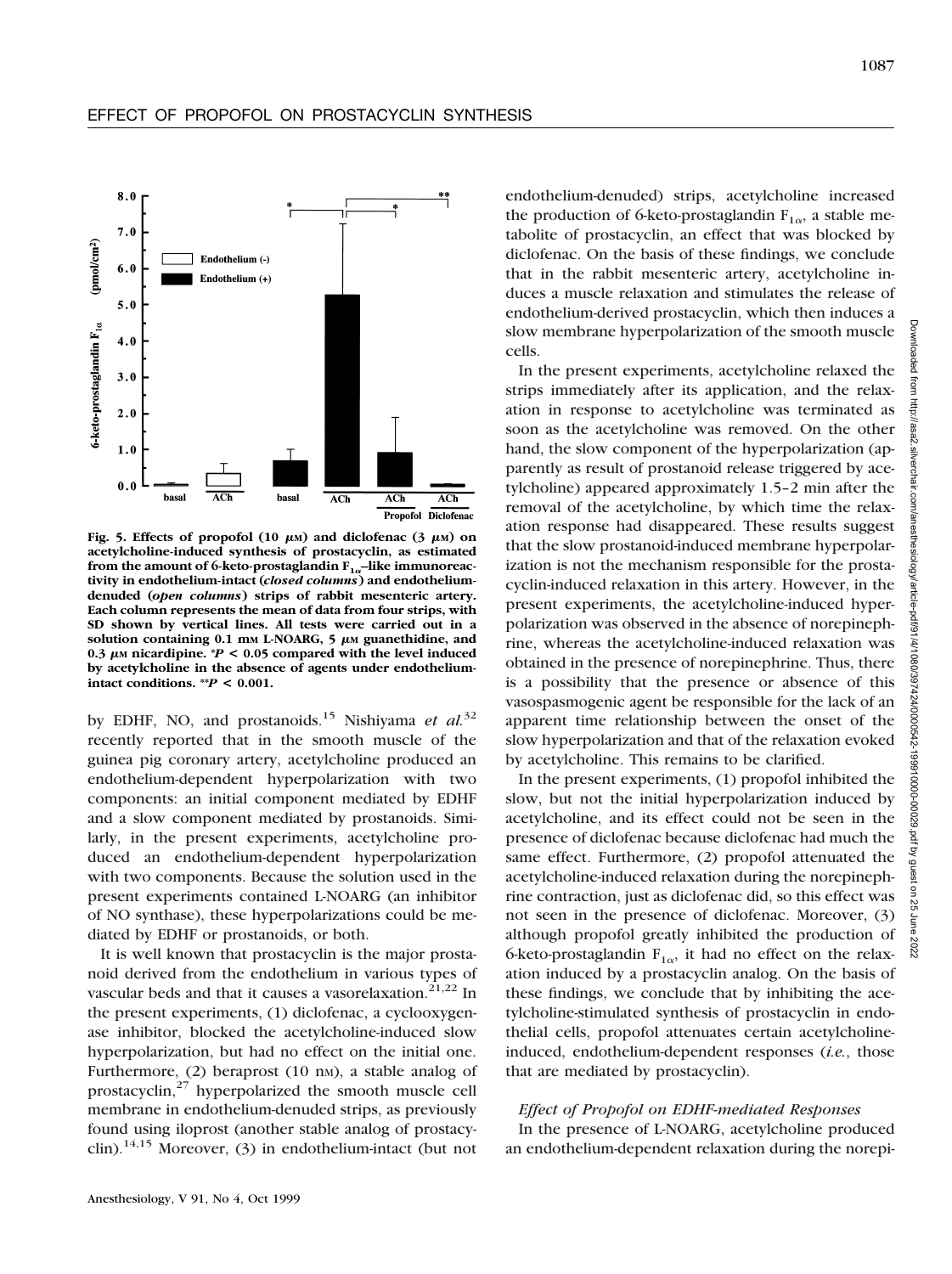nephrine-contraction, and diclofenac attenuated this relaxation by about one half. In our preliminary experiments, we found that the remaining acetylcholineinduced relaxation was abolished in strips pretreated with  $0.1 \mu$ M charybdotoxin (an inhibitor of large and intermediate conductance  $Ca^{2+}$ -activated K<sup>+</sup> channels) together with  $0.1 \mu$ M apamin (an inhibitor of small conductance  $Ca^{2+}$ -activated K<sup>+</sup> channels). Furthermore, acetylcholine still produced a large initial hyperpolarization in the presence of L-NOARG together with diclofenac (fig. 1B). These results suggest that EDHF plays a role in the acetylcholine-induced relaxation seen in the presence of L-NOARG with diclofenac.

In the present experiments, propofol had no effect on the acetylcholine-induced initial hyperpolarization in endothelium-intact strips treated with L-NOARG. Furthermore, in the presence of L-NOARG together with diclofenac, propofol had no effect on the acetylcholine-induced membrane response and relaxation. On the basis of these findings, it is suggested that propofol has no effect on those functions that are mediated by EDHF in the rabbit mesenteric artery.

On the assumption that the plasma protein binding for propofol is 97–98%, the concentrations of propofol  $(0.3-10 \mu)$  used in the present study may be supratherapeutic. However, the situation is not straightforward because the microkinetic behavior of propofol within the vascular space has not yet been properly characterized.<sup>9</sup> Furthermore, it is not known whether only unbound propofol possesses vasomotor activity or whether the bound fraction (or any part of it) may also have a vasomotor effect.<sup>9</sup> It should also be pointed out that the propofol-induced impairment of endothelial prostacyclin production described here does not explain the clinically encountered propofol-induced decrease in blood pressure.

In conclusion, propofol inhibits the synthesis of prostacyclin in the endothelial cells of small mesenteric resistance arteries in the rabbit and attenuates the acetylcholine-induced, endothelium-dependent relaxation. However, in this tissue propofol may not affect the actions of EDHF, another endothelium-derived vasorelaxing factor. Because the present study was conducted in the presence of an NO synthase inhibitor, we cannot draw any conclusions about the possible influence of propofol on the actions of the NO derived from the endothelium in small mesenteric resistance arteries. However, when taken together with previous data, our finding that propofol has an inhibitory action on the synthesis of prostacyclin in endothelial cells in such arteries may help to explain why some of the variety of

effects seen with propofol in some preparations (*e.g.*, vasoconstriction) are not seen in endothelium-denuded preparations.

The authors thank Dr. R.J. Timms for a critical reading of the manuscript and T. Kamiya for technical assistance. Propofol and beraprost were gifts from Zeneka Pharmaceuticals (Mereside, Macclesfield, United Kingdom) and Yamanouchi Pharmaceutical Co. (Tokyo, Japan), respectively.

# **References**

1. Sebel PS, Lowdon JD: Propofol: A new intravenous anesthetic. ANESTHESIOLOGY 1989; 71:260–77

2. Grounds RM, Twigley AJ, Carli F, Whitwam JG, Morgan M: The haemodynamic effects of intravenous induction: Comparison of the effects of thiopentone and propofol. Anaesthesia 1985; 40:735–40

3. Carlier S, Van Aken H, Vandermeersch E, Thorniley A, Byttebier G: Does nitrous oxide affect the hemodynamic effects of anesthesia induction with propofol? Anesth Analg 1989; 68:728–33

4. Fahy LT, Van Mourik GA, Utting JE: A comparison of the induction characteristics of thiopentone and propofol (2, 6-di-isopropyl phenol). Anaesthesia 1985; 40:939–44

5. Gauss A, Heinrich H, Wilder-Smith OHG: Echocardiographic assessment of the haemodynamic effects of propofol: A comparison with etomidate and thiopentone. Anaesthesia 1991; 46:99–105

6. Stephan H, Sonntag H, Schenk HD, Kettler D, Khambatta HJ: Effects of propofol on cardiovascular dynamics, myocardial blood flow and myocardial metabolism in patients with coronary artery disease. Br J Anaesth 1986; 58:969–75

7. Van Aken H, Meinshausen E, Prien T, Brüssel T, Heinecke A, Lawin P: The influence of fentanyl and tracheal intubation on the hemodynamic effects of anesthesia induction with propofol/ $N_2O$  in humans. ANESTHESIOLOGY 1988; 68:157–63

8. Rouby JJ, Andreev A, Léger P, Arthaud M, Landault C, Vicaut E, Maistre G, Eurin J, Gandjbakch I, Viars P: Peripheral vascular effects of thiopental and propofol in humans with artificial hearts. ANESTHESIOL-OGY 1991; 75:32–42

9. Park WK, Lynch C III, Johns RA: Effects of propofol and thiopental in isolated rat aorta and pulmonary artery. ANESTHESIOLOGY 1992; 77:956–63

10. Gacar N, Gök S, Kalyoncu NÌ, Özen Ì, Soykan N, Aktürk G: The effect of endothelium on the response to propofol on bovine coronary artery rings. Acta Anaesthesiol Scand 1995; 39:1080–3

11. Miyawaki I, Nakamura K, Terasako K, Toda H, Kakuyama M, Mori K: Modification of endothelium-dependent relaxation by propofol, ketamine, and midazolam. Anesth Analg 1995; 81:474–9

12. Tare M, Parkington HC, Coleman HA, Neild TO, Dusting GJ: Hyperpolarization and relaxation of arterial smooth muscle caused by nitric oxide derived from the endothelium. Nature 1990; 346:69–71

13. Chen G, Suzuki H, Weston AH: Acetylcholine releases endothelium-derived hyperpolarizing factor and EDRF from rat blood vessels. Br J Pharmacol 1988; 95:1165–74

14. Parkington HC, Tare M, Tonta MA, Coleman HA: Stretch revealed three components in the hyperpolarization of guinea-pig coronary artery in response to acetylcholine. J Physiol 1993; 465:459–76

15. Murphy ME, Brayden JE: Apamin-sensitive  $K^+$  channels mediate